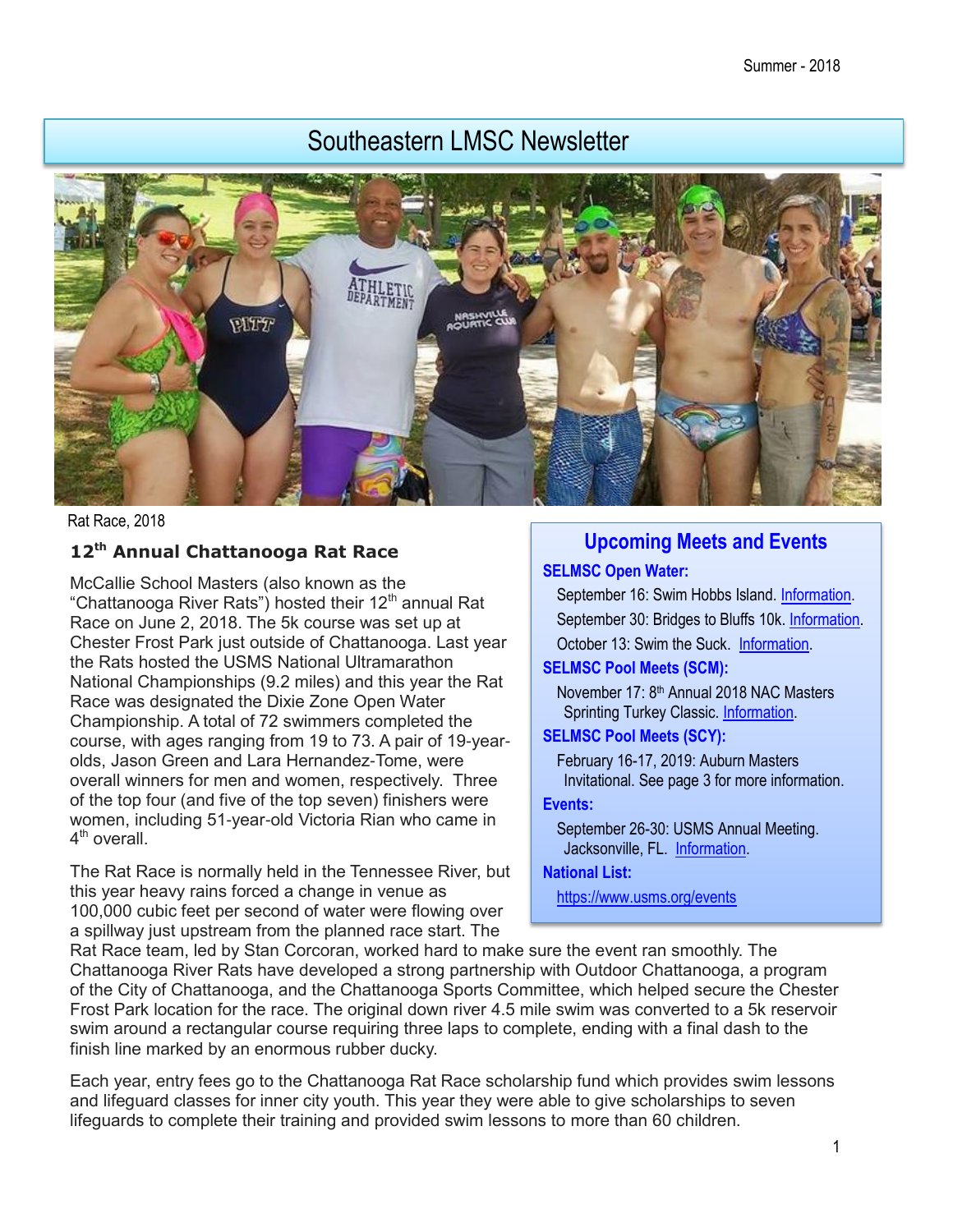#### **FINANCIAL INCENTIVES FROM SOUTHEASTERN LMSC TO ENCOURAGE POOL AND OPEN WATER RACES**

Southeastern LMSC actively supports teams that want to put on a pool meet or open water swim through a financial incentive program. Teams putting on a pool meet are eligible to receive as much as \$450 to help defray costs. Teams putting on an open water event or serving as host for a Dixie Zone or USMS National Championship are eligible to receive even more. Details of the policy are on our LMSC website. The specific link is https://www.clubassistant.com/c/5129A5D/file/Subvention%20quidelines%203\_12\_17.pdf .

There are a few important requirements, but all are easily met. These include: (1) the event needs to be formally sanctioned by Southeastern LMSC; (2) the sponsoring club needs to be a club in good standing within our LMSC; (3) there must be at least 30 swimmers participating in the event, and at least 15 swimmers need to be from other clubs (or be unattached); and (4) the event needs to be publicized at least 45 days in advance. Please refer to the policy for a full set of requirements, but those listed above are the key ones.

Sanctioning an event is easy and I am happy to work with event directors to make the process as painless as possible. I encourage event directors to contact me before they submit their materials through the USMS website.

Important: plan your event in advance not only for scheduling pool time and organizing volunteers, but more importantly to put out information on your event so that swimmers can put it on their calendars. You may have noticed (if you have a mirror) that Masters swimmers tend to be busy people and need to plan ahead! That is why a minimum 45 day advance notice is part of the requirements of our subvention policy.

Conner Bailey Auburn Masters Sanctions Chair, Southeastern LMSC cbailey@ag.auburn.edu



Carlos Aro (co-chair), Laura Ladd (co-chair), Chris McPherson, Ensworth Aquatics Masters coach, and Rob Butcher, SAA

#### **Swim Across America at Ensworth Aquatics Masters**

Ensworth Aquatics Masters held its second annual Swim Across America (SAA) charity swim to raise money for cancer research and treatment. Ensworth's masters and age group teams joined hands this year in a very special practice that featured some friendly competition, relays, dryland challenges (ugh!), fun, and SAA prizes. The event was held on June 9<sup>th</sup> at the Ensworth Natatorium at Ensworth High School in Nashville, TN.

Last year's funds went directly toward the funding of a specific and promising grant in cancer research, and this year's event raised nearly \$13,000 in support of SAA. Rob Butcher, SAA CEO, was on hand to lead the event and coach for a day, as well as more than 30 masters' and age group swimmers.

Fundraising efforts will remain open until October, so if you'd like to donate, you can visit the event page at [www.swimacrossamerica.org/ensworth.](http://www.swimacrossamerica.org/ensworth)